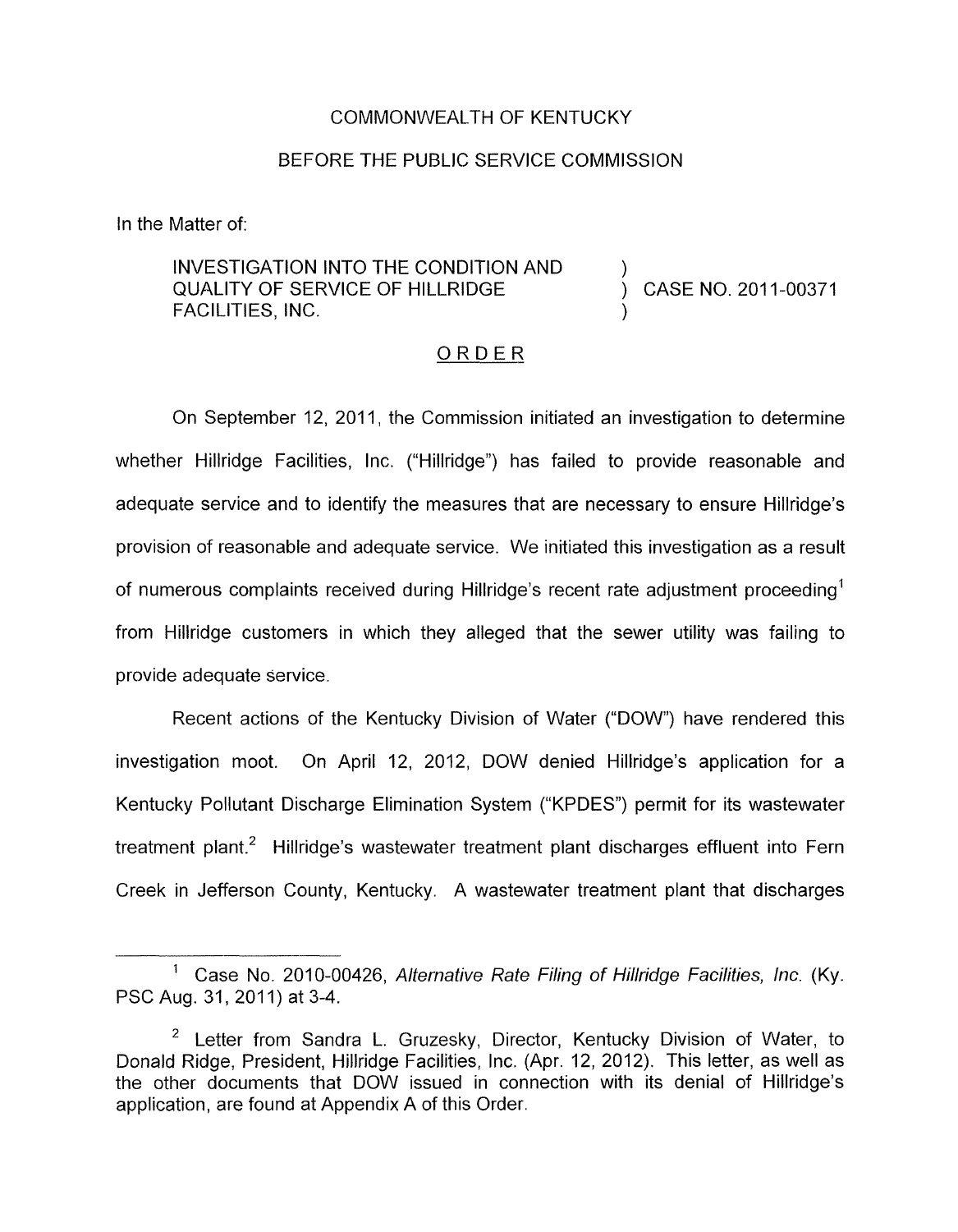effluent into the waters of the Commonwealth is required to have a KPDES permit.<sup>3</sup> Without such permit, Hillridge's wastewater treatment plant cannot lawfully operate.

In issuing its denial, DOW found that Hillridge's collection facilities and wastewater treatment plant are located within the regional facility planning area of Louisville and Jefferson County Metropolitan Sewer District ("MSD") and that MSD's existing sewers are within one mile of Hillridge's facilities and have sufficient integrity and capacity to carry the additional flow and strength of flow. Based upon this finding, DOW determined that Hillridge's application for a KPDES permit should be denied and that Hillridge's collection system be connected to MSD's facilities. Concurrent with the denial of Hillridge's application for a KPDES permit, DOW directed MSD to exercise its authority as a regional wastewater treatment facility and to connect Hillridge's collection facilities to MSD's facilities within 120 days.<sup>4</sup>

As the connection of Hillridge's collection system to MSD's system will remove the facilities from the Commission's jurisdiction,<sup>5</sup> we find that further proceedings in this matter would serve no purpose and that this investigation should conclude. We note that on several occasions the Commission has found MSD to have the technical,

 $3\quad$  401 KAR 5:055, Section 2(1).

<sup>&</sup>lt;sup>4</sup> Letter from Sandra L. Gruzesky, Director, Kentucky Division of Water, to Greg Heitzman, Interim Executive Director, Louisville-Jefferson County Metropolitan Sewer District (Apr. 12, 2012) (appended to this Order as Appendix B).

 $5$  To the extent that Hillridge transfers the ownership or control of any of its collection or treatment facilities to MSD, KRS 278.020(5) and (6) require it and MSD to apply to the Commission for approval of such transfer.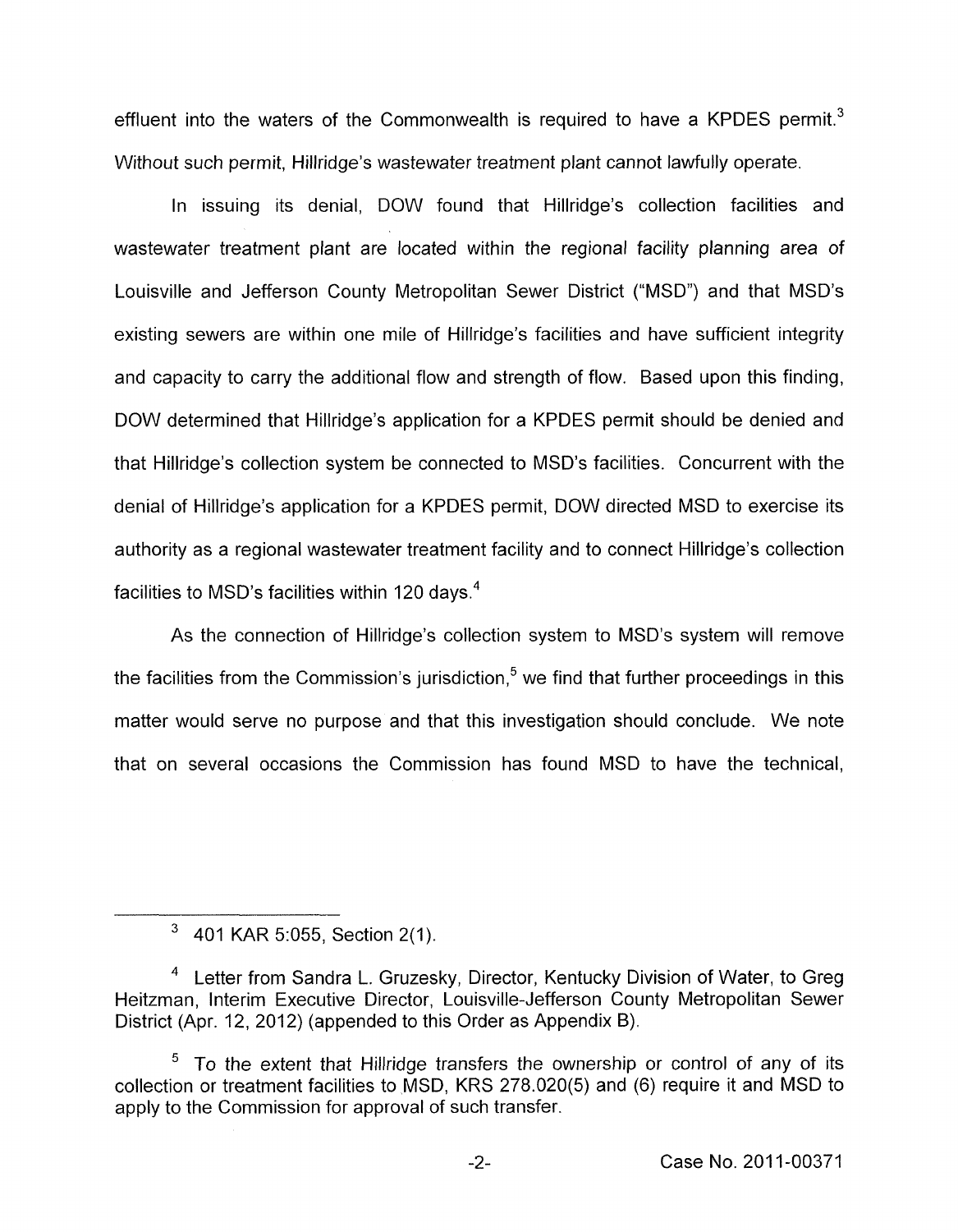managerial, and financial ability to provide reasonable utility service.<sup>6</sup> We are of the opinion that the actions mandated by the DOW will likely improve the quality of service that Hillridge's customers currently receive.

IT IS HEREBY ORDERED that this case is closed and removed from the Commission's docket.

By the Commission

Commissioner Breathitt Abstains.



ATTEST: Exec

**.d** 

<sup>6</sup> *See, e.g.,* Case No. 2009-00494, *Application of the Louisville and Jefferson County Metropolitan Sewer District for an Order Approving a Transfer of Ownership and Control* (Ky. PSC Feb. 26, 2010).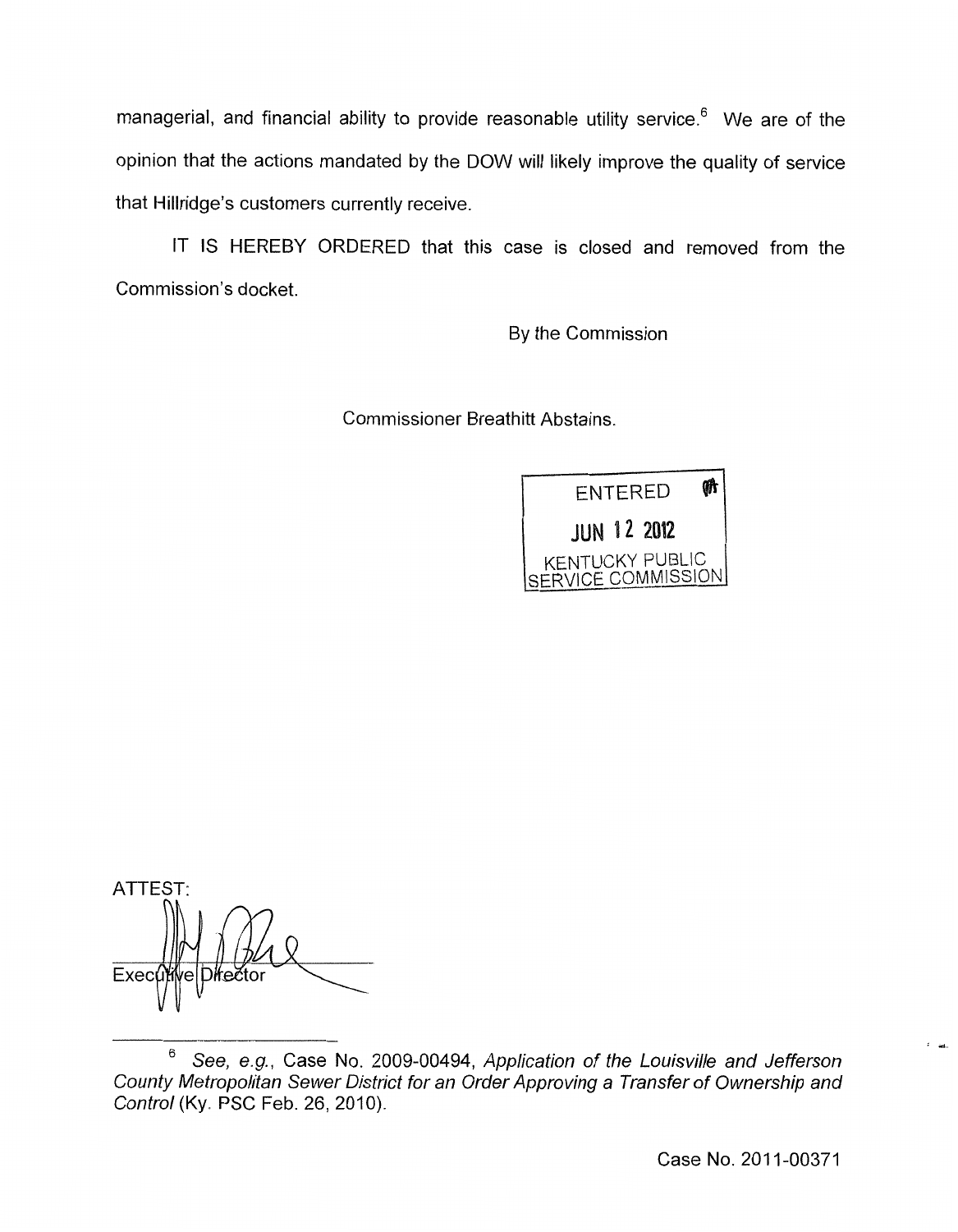# APPENDIX A

# APPENDIX TO AN ORDER OF THE KENTUCKY PUBLIC SERVICE COMMISSION IN CASE NO. 2011-00371 DATED JUN 12 2012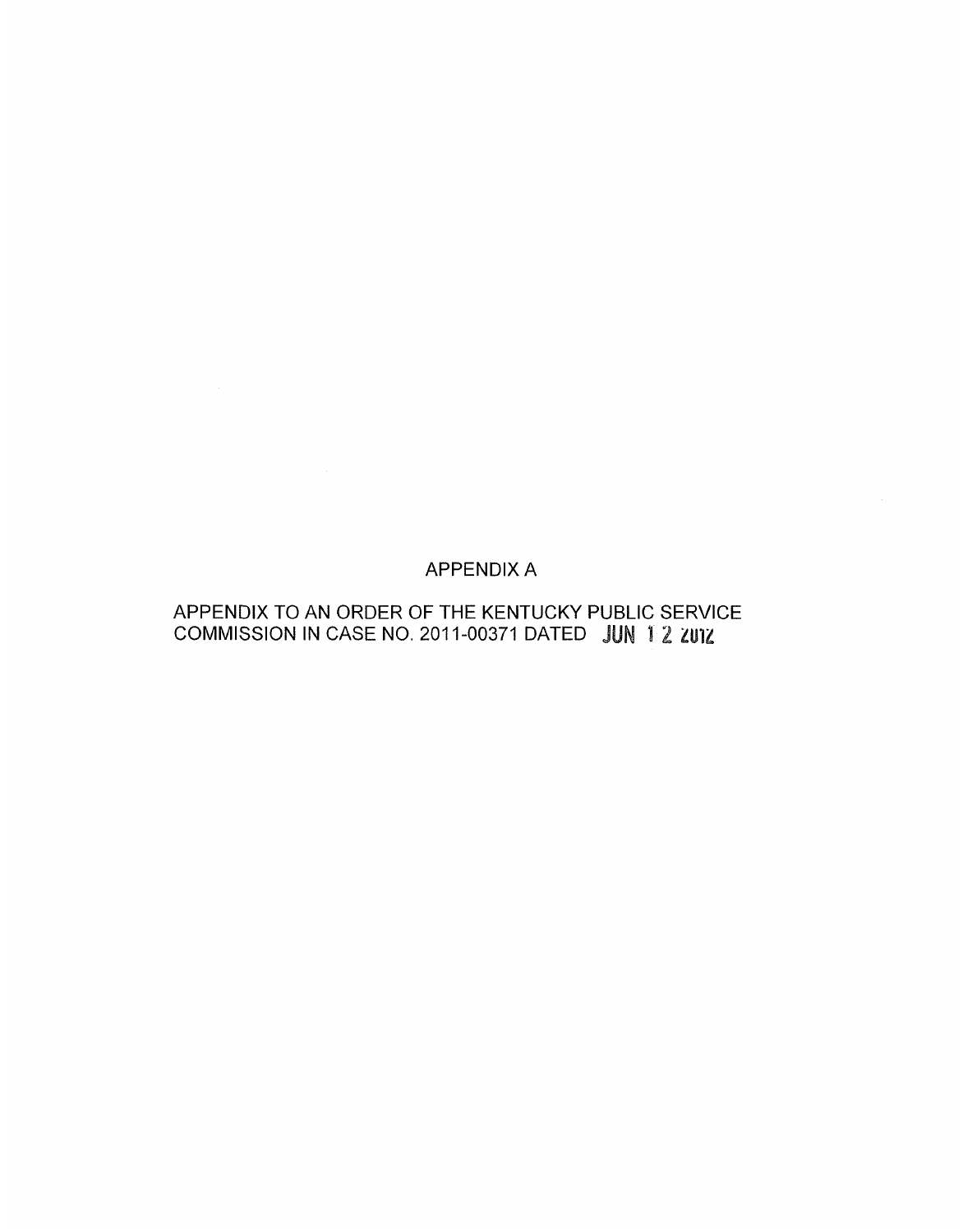

LEONARD K. PETERS **SECRETARY** 

**DEPARTMENT FOR ENVIRONMENTAL PROTECTION** DIVISION OF WATER *200* FAIR OAKS LANE www.kentucky.gov FRANKFORT. KENTUCKY 40601

April 12, 2012

Mr. Donald Ridge Hillridge Facilities, Inc. 17825 Bradbe Road Fisherville, Kentucky 40023

Re: Final Decision to Deny KPDES Permit KPDES No: KY0036226 Hillridge Facility Jefferson County, Kentucky

Dear Mr. Ridge:

STEVEN L. BESHEAR GOVERNOR

> The Division of Water has made a final determination to deny the Kentucky Pollutant Elimination System (KPDES) permit for the above referenced facility. This action constitutes a final permit decision under 401 KAR .5:075, Section 1 I( I), pursuant to KRS 224.16-0.50 and KRS 224.10-100. The reasons for this denial are identified on the attached Fact Sheet.

> The denial of the KPDES permit shall be effective one hundred twenty (120) days from the date of this letter or the date of MSD connection, whichever occurs first.

> Any demand for a hearing concerning this determination shall be filed in accordance with the procedures specified in KRS 224.10-420, 224.10-440, 224.10-470 and any regulations promulgated thereto. Any person aggrieved by this final decision may demand a hearing, pursuant to KRS 224.10-420(2) within thirty (30) days of the date of this letter. Two (2) copies of the request for hearing should be submitted in writing to the Energy and Environment Cabinet, Office of Administrative Hearings, 35-36 Fountain Place, Frankfort, Kentucky 4060 1 and the Department for Environmental Protection, Division of Water, 200 Fair Oaks Lane, Frankfort, Kentucky 4060 1. For your record keeping purposes, it is recommended that these requests be sent by certified mail. The written request must conform to the appropriate statutes referenced above.

> If- you have any questions concerning this permit decision, please contact William Shane by phone at (502) 564-3410, extension 4893 or by email at William.Shane@ky.gov. Further information on procedures and legal matters pertaining to the hearing request may be obtained by contacting the Office of Administrative Hearings at (502) 564-73 12.

Sincerely,

**Sandra L,. Gruzesky, P.E., Director**  Division of Water

JMB:wts



**An Equal Opportunity Employer M/F/D** 

KentuckyUnbridledSpirit.com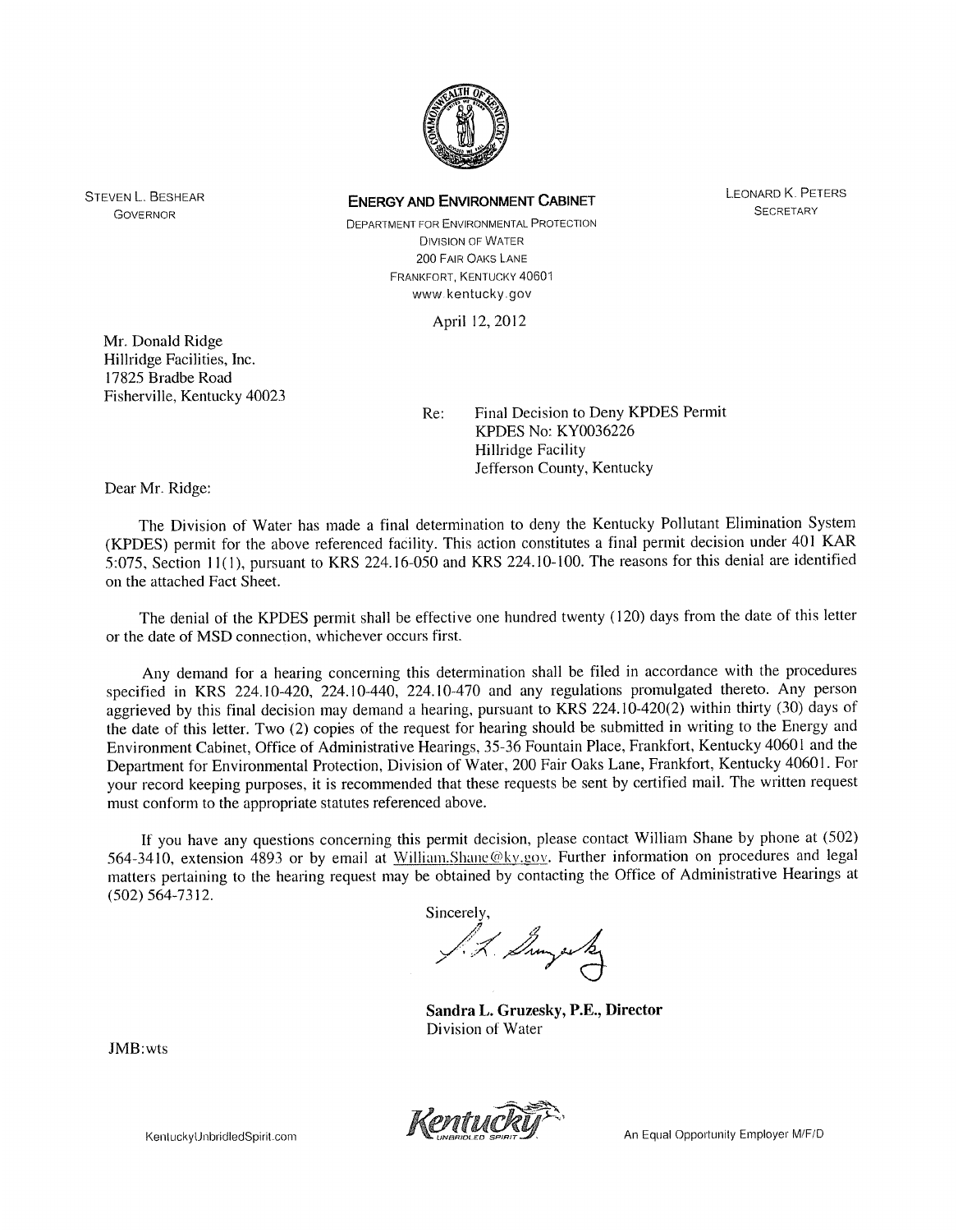

LEONARD K. PETERS **SECRETARY** 

DEPARTMENT FOR ENVIRONMENTAL PROTECTION DIVISION OF WATER *200* FAIR OAKS LANE FRANKFORT, KENTUCKY 40601 www kentucky gov

April 12, 2012

Hillridge Facilities, Inc. 17825 Bradbe Road Fisherville, KY 40023

Re: KPDES Intent to Deny Response to Comments KPDES No.: KY0036226 AI No.: 2067 Jefferson County, Kentucky

Dear Applicant:

STEVEN L. BESHEAR GOVERNOR

> Comments concerning the above-referenced draft intent to deny have been reviewed and responses prepared in accordance with Kentucky Pollutant Discharge Elimination System (KPDES) regulation 401 KAR 5:075, Section 12. The comments have been briefly described below and our responses to those comments follow:

- **COMMENT 1:** The Kentucky Division of Water (DOW) has violated Hillridge's constitutional and statutory rights by waiting more than 4 years to make a permitting decision. Section 2 of the Kentucky Constitution prohibits arbitrary action by a state agency; therefore, DOW cannot deny this permit.
- **RESPONSE 1:** The subject wastewater treatment plant (WWTP) serving the Hillridge neighborhood is within the 20 **1** Facility Planning Area for the Louisville Metropolitan Sewer District (MSD). The sewer line which will serve the neighborhood meets the definition of "available" in 401 KAR 5:002, Section 1(10). A Notice of Intent to Deny the permit re-issuance was published August 1, 2011 in accordance with 401 KAR 5:075, Section **3** and 40 CFR 124.6(b). This final permit determination is consistent with procedures contained in 401 KAR 5:075, Section 11 and 40 CFR 122.6(c)(2).
- **COMMENT 2:** Hillridge has spent a substantial amount of money in order to maintain and upgrade its treatment plant and collection system to ensure compliance with its now-expired KPDES permit. These costs would not have been incurred had DOW responded in a timely manner. However, since these repairs and upgrades have been completed, Hillridge can treat wastewater in a more efficient manner than can the Louisville and Jefferson County Metropolitan Sewer District (MSD). An increased rate sought from the Public Service Commission will allow for additional repairs to the Hillridge collection system.
- **RESPONSE 2:** Whether or not the Hillridge WWTP was operating under a "current" KPDES (i.e. a permit which is within its issuance and expiration dates) or it is operating under the administrative continuance allowed by the regulations in 401 KAR 5:045, Section 3, and 40 CFR 122.6(a), it was required to maintain and operate its system so as to comply with applicable regulations and its valid KPDES permit. The work identified by the commenter was in response to Notice of Violations (NOVs) issued to the permittee and subsequent enforcement. These conective actions would have been necessary regardless of the status of the permit, as the collection system and wastewater treatment plant must comply with applicable regulations, including 401 KAR *5:065,* Section 2(1) and 40 CFR 122.41  $(3)(e)$ , which requires proper operation and maintenance of a facility.



KentuckyUnbridledSpirit.com

An Equal Opportunity Employer M/F/D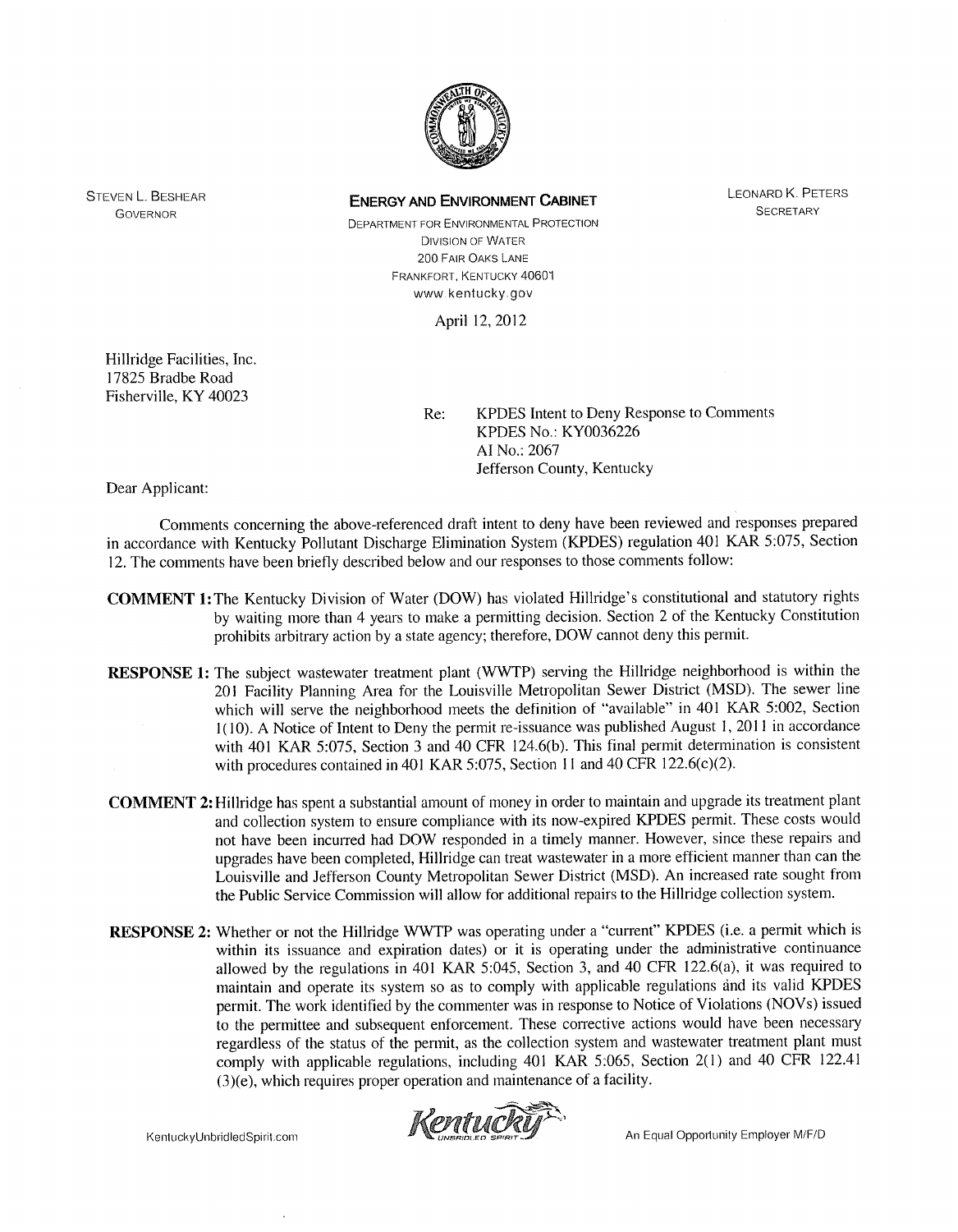- **COMMENT** 3:The MSD sewer system that would accept the tlow from Hillridge does not have the required integrity and capacity to handle the increased flow. A contracted study of the Lee Ann Way Pump Station and service area showed numerous problem areas. An increase in flow from Hillridge would cause new or expanded sanitary sewer overflows and/or significant **I&I** issues in this service area.
- **RESPONSE** 3: The line which was constructed adjacent to the facility was designed to accept the flow from the Hillridge facility. Throughout calendar year 2009, MSD worked to upgrade the Lee Ann Way pump station and capacity issues down sewer of the subject facility. DOW received a letter dated March 16, 2011 from MSD certifying the capacity of the collection system in accordance with the Capacity Assurance Plan required by the consent decree.
- **COMMENT 4:** The consent decree entered into by MSD, the Commonwealth of Kentucky, and the United States of America serves as a sewer sanction (or tap on ban), particularly when the requirements of MSD's System Capacity Assurance Program have not been fully satisfied.

#### **RESPONSE 4:** See Response 3.

Any person aggrieved by the issuance of a permit final decision may demand a hearing pursuant to KRS  $224.10-420(2)$  within thirty (30) days from the date of the issuance of this letter. Any demand for a hearing on the permit shall be filed in accordance with the procedures specified in KRS 224.10-420, 224.10-440, 224.10-470, and the regulations promulgated thereto. The request for hearing should be submitted in writing to the Energy and Environment Cabinet, Office of Administrative Hearings, 35-36 Fountain Place, Frankfort, Kentucky 40601 and the Commonwealth of Kentucky, Energy and Environment Cabinet, Division of Water, 200 Fair Oaks Lane, Frankfort, Kentucky 40601. For your record keeping purposes, it is recommended that these requests be sent by certified mail. The written request must conform to the appropriate statutes referenced above.

If you have any questions regarding these responses, please contact Jory Becker, Surface Water Permits Branch, at (502) 564-3410, extension 4850.

Further information on procedures and legal matters pertaining to the hearing request may be obtained by contacting the Office of Administrative Hearings at (502) 564-73 12.

Sincerely,

/ *J,k/7%* :-

**Sandra L. Gruzesky, P.E., Director**  Division of Water

SLG:JMB:wts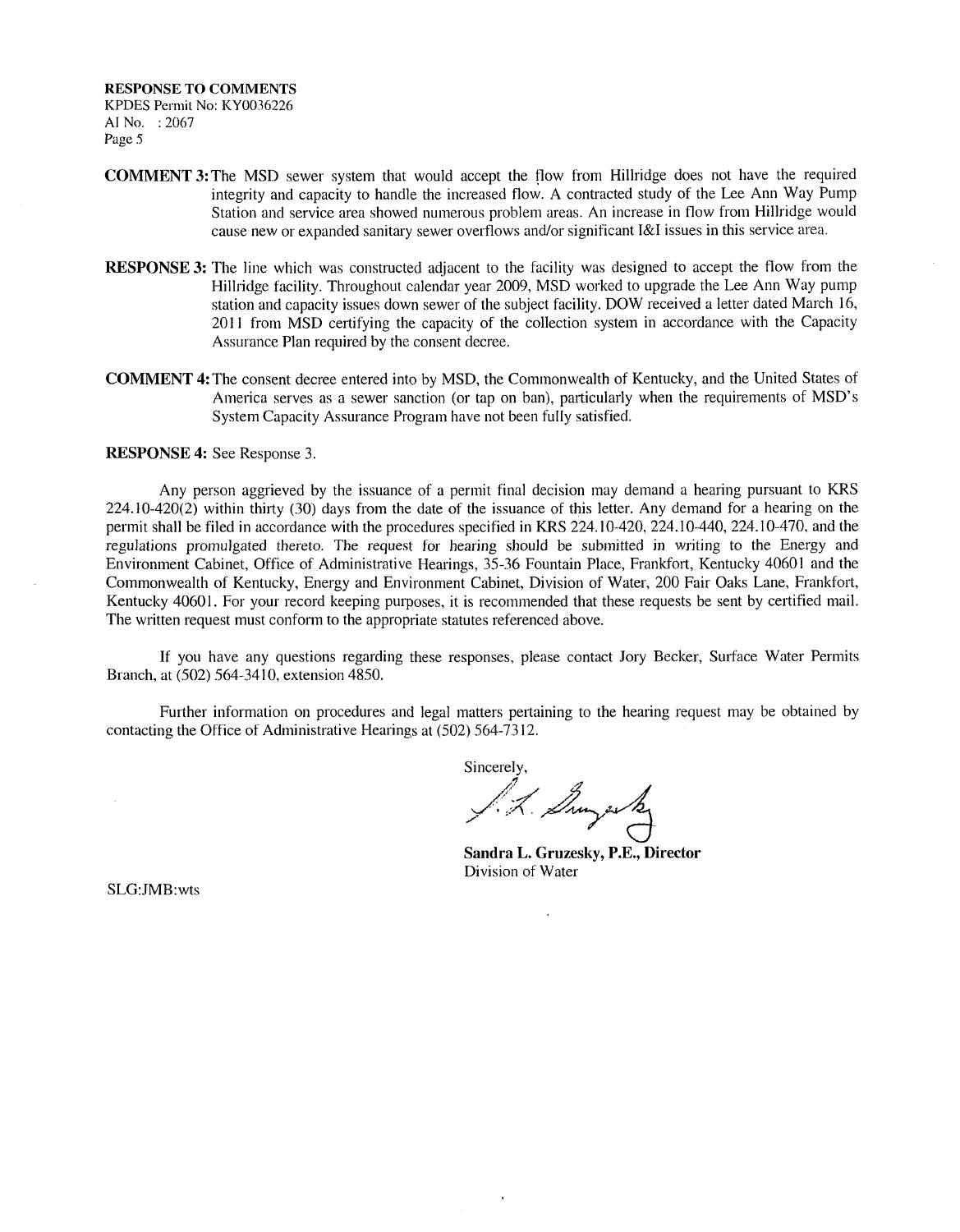

STEVEN L. BESHEAR GOVERNOR

DEPARTMENT FOR ENVIRONMENTAL PROTECTION Dl\/lSlON **OF** WATER *ZOO* FAIR OAKS LANE FRANKFORT, KENTUCKY 40601 www kentucky gov

**LEONARD K. PETERS** SECRETARY

## **FACT SHEET**

### **KENTIJCKY POLLUTANT DISCHARGE ELIMINATION SYSTEM PERMIT TO DISCHARGE TREATED WASTEWATER INTO WATERS OF THE COMMONWEALTH**

**KPDES No.:** KY0036226 **AI No.:** 2067

**Permit Writer:** William Shane **Date:** April 12, 2012

### I. **SYNOPSIS OF APPLICATION**

a. Name and Address of Applicant

Hillridge Facilities, Inc. 17825 Bradbe Road Fisherville, Kentucky 4002.3

b. Facility Location

Hillridge Facility Kirby Lane at Watterson Trail Jeffersontown, Jefferson County, Kentucky

C. Description of Applicant's Operation

Treatment of domestic wastewater from a residential development

d. Design Capacity of Facility

0.3268 MGD

e. Description of Existing Pollution Abatement Facilities

Treatment consists of screening, extended aeration, settling, rapid sand filtration, chlorine disinfection

f. Permitting Action

Denial of a KPDES permit for an existing sanitary treatment plant that treats domestic wastewater from a residential development.

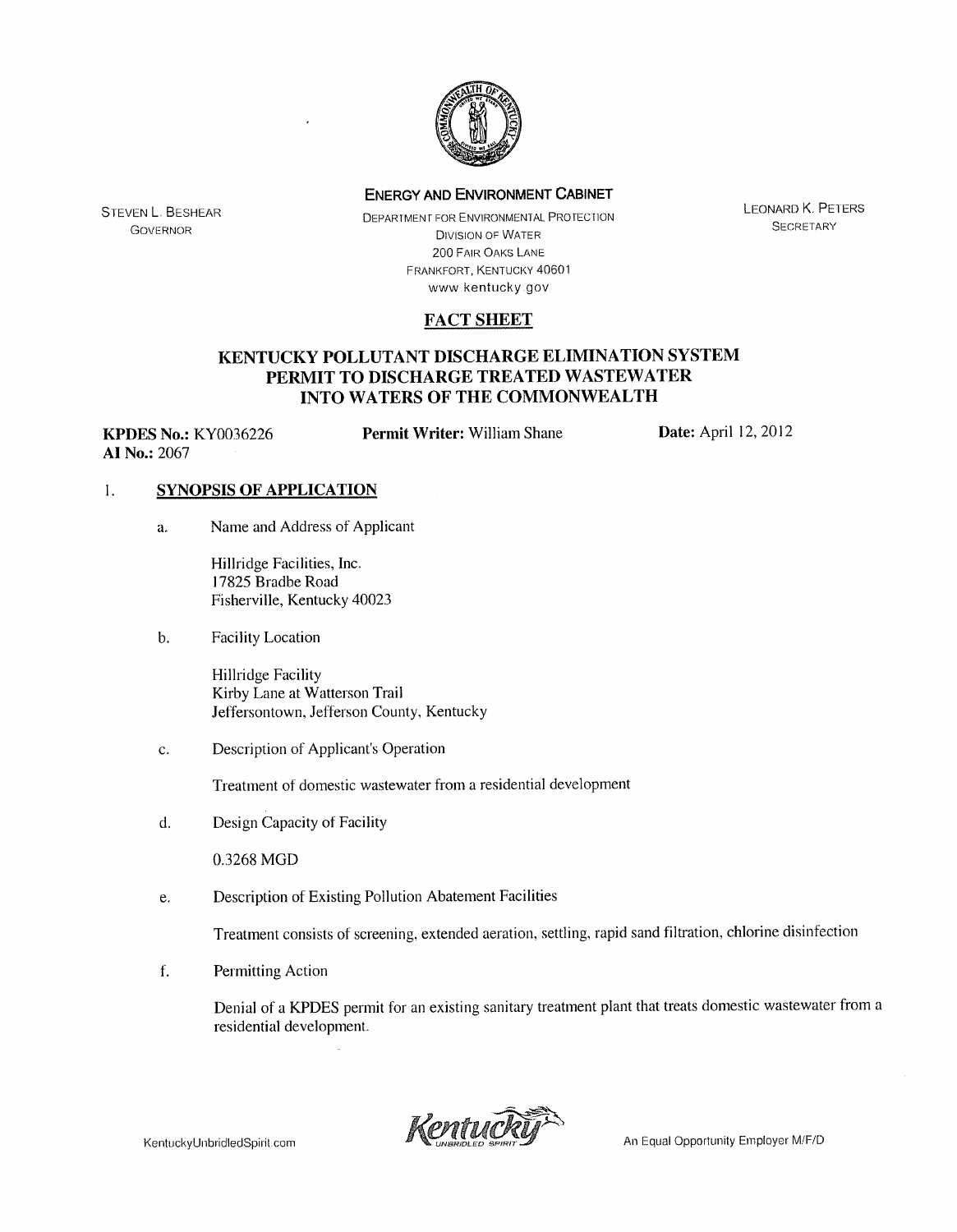KPDES No.: KY0036226 **AI** No.: 2067 Fact Sheet Page 2

#### **2. RECEIVING WATERS**

Facility discharges to Fern Creek at latitude 38°11'03"N and longitude 85°35'42"W (mile point 29.17).

#### **3. JUSTIFICATION**

The Division of Water received an application on June 12, 2007 for the renewal of KPDES Permit KY0036226 for Hillridge Facilities, Inc. This facility is a package wastewater treatment plant that treats domestic wastewater from a residential development. Package wastewater treatment plants treating domestic wastewaters are temporary solutions that shall be eliminated by connection to a regional wastewater treatment facility when sewers of sufficient capacity become available. "Available" is defined as:

1. Sewers with sufficient integrity and capacity to carry the additional flow that are within one  $(1.0)$ mile of the facility (i.e. the additional flow will not result in new or expanded Sanitary Sewer Overflows or Combined Sewer Overflows); and

2. The regional facility has sufficient capacity to assimilate the additional wastewater flow and strength (i.e. the regional facility is not under a sewer sanction or tap on ban).

This requirement to eliminate the package treatment plant serving this facility is consistent with the requirements of 401 KAR 5:005, Section 4(6) and 401 KAR 5:002, Section 1(21), and is required at Section I, page I-2 of the Facility's KPDES permit issued December 3, 2003.

The Hillridge Facility and its wastewater treatment plant are located within the regional facility planning area of Louisville and Jefferson County Metropolitan Sewer District ("MSD"). MSD's existing sewers are within one mile of the facility and have sufficient integrity and capacity to carry the additional flow and strength of flow. Therefore it is the decision of DOW to deny the renewal of the KPDES permit and requiie connection to the regional facility.

#### **4. PERMIT AND PUBLIC NOTICE INFORMATION**

The application, fact sheet and public notice are available on the DOW Public Notice web page and the Department of Environmental Protection's Pending Approvals Search web page at:

http://water.ky.gov/Pages/PublicNotices.aspx

#### http://dep.gateway.ky.gov/cSearch/Search Pending Approvals.aspx?Program=Wastewater&NumDaysD  $oc = 30$

Comments may be filed electronically at the following e-mail address: DOWPublicNotice@ky.gov

Or by sending written comments to: Division of Water Surface Water Permits Branch 200 Fair Oaks Lane Frankfort, Kentucky 40601

#### **5. REFERENCES AND CITED DOCUMENTS**

All material and documents referenced or cited in this fact sheet are readily available at the Division of Water Central Office. Information regarding these materials may be obtained from the Division of Water's Open Records Coordinator at (502) 564-3410 or by e-mail at dowopenrecords  $@ky.gov$ .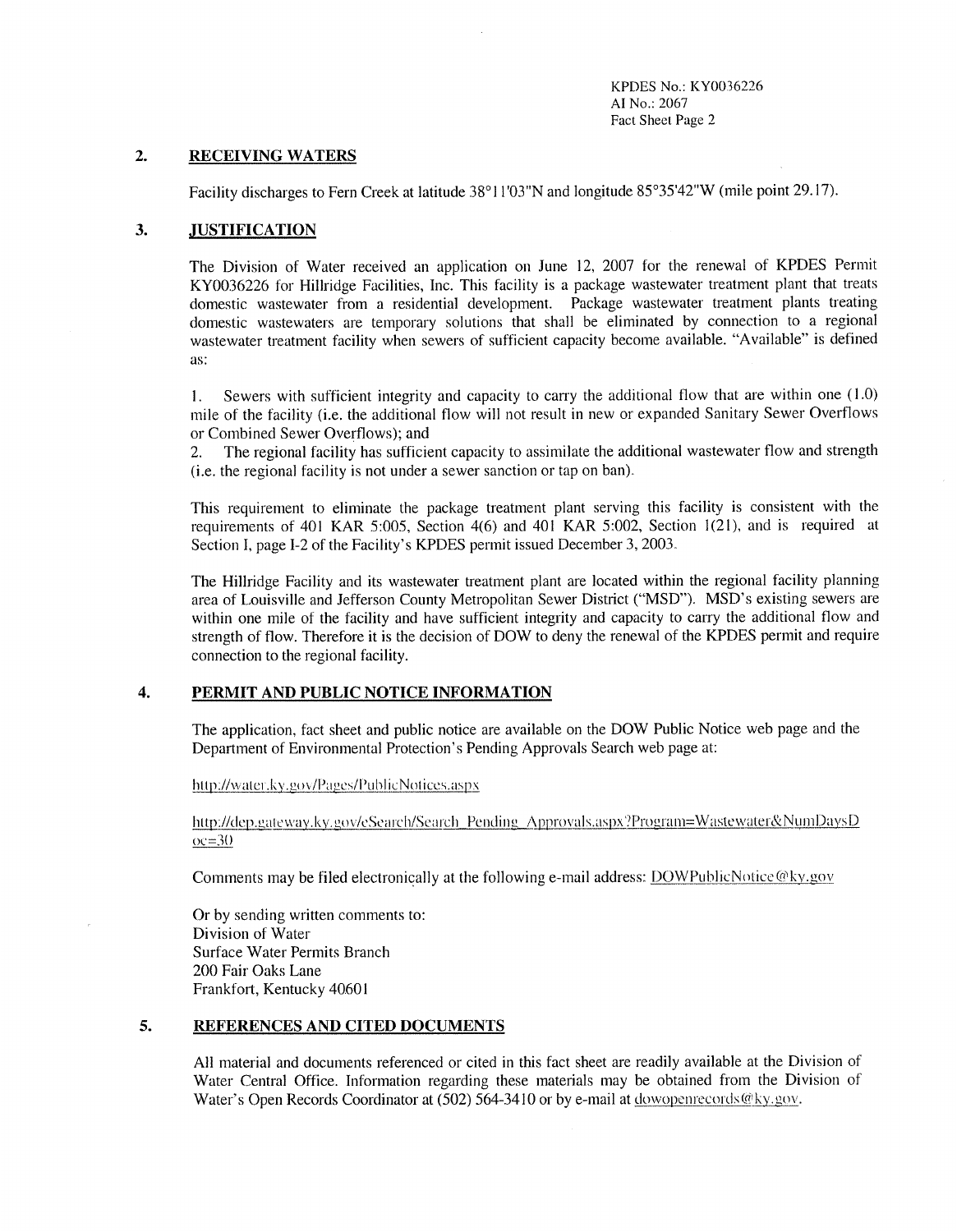# APPENDIX B

# APPENDIX TO AN ORDER OF THE KENTUCKY PUBLIC SERVICE COMMISSION IN CASE NO. 2011-00371 DATED JUN 1 2 2012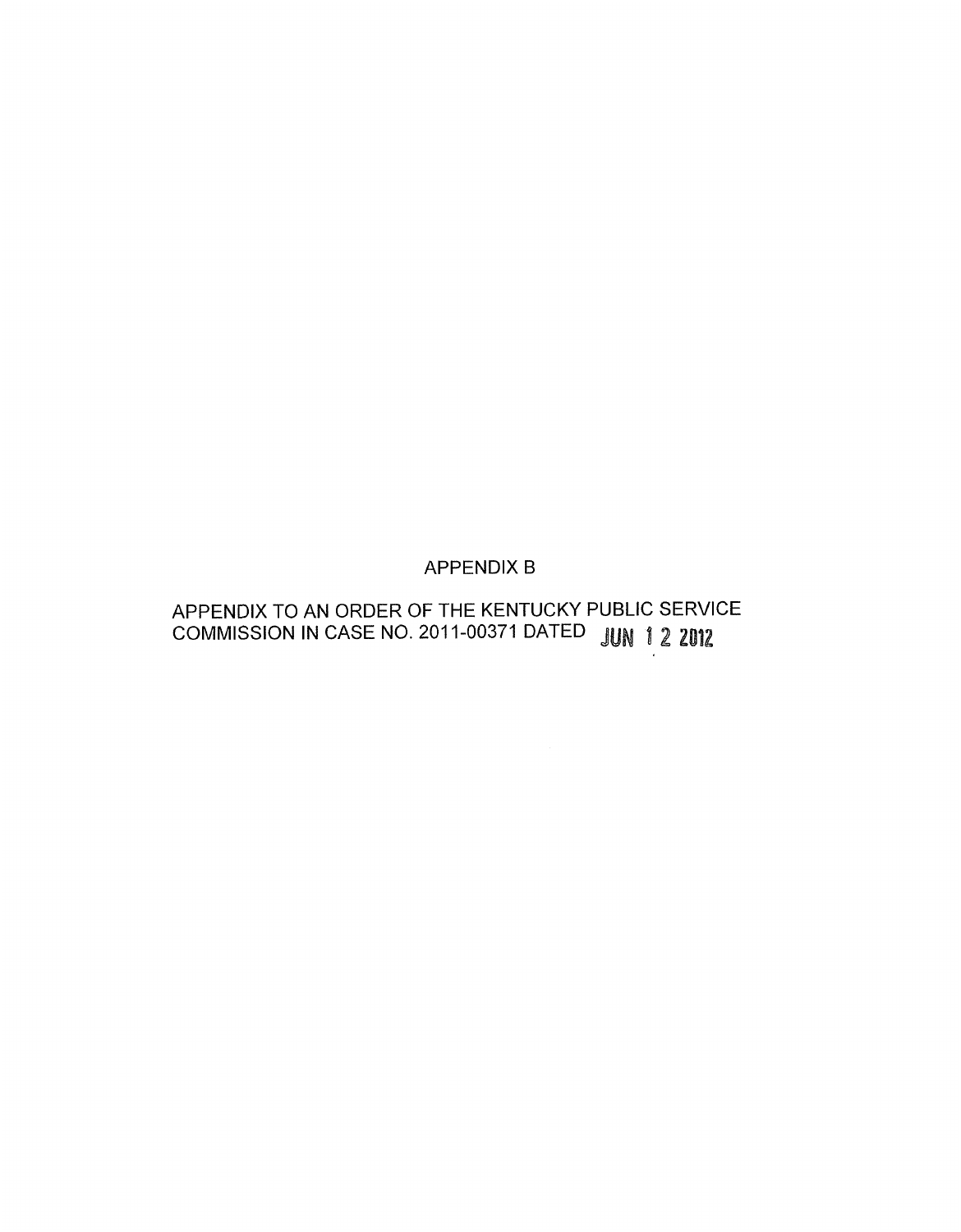

DIVISION OF WATER 200 FAIR OAKS LANE FRANKFORT, KENTUCKY 40601-1 190 www kentucky gov DEPARTMENT FOR ENVIRONMENTAL PROTECTION

April 12, 2012

Mr. Greg Heitzman, P.E. Interim Executive Director Metropolitan Sewer District 700 West Liberty Louisville. KY 40203-191 <sup>1</sup>

STEVEN L. BESHEAR GOVERNOR

Dear Director Heitzman,

In accordance with Section 201 of the Clean Water Act, Metropolitan Sewer District (MSD) is obligated to serve the neighborhoods within its planning area. Hillridge Subdivision is located within MSD's planning area and is currently being served by a Hillridge Facilities, Incorporated.

MSD has made its comprehensive sewer system available to the Hillridge Subdivision wastewater collection and treatment facility. Today the Kentucky Division' ot Water has denied application to renew its KPDES permit for the Hillridge Facility. MSD shall exercise its authority and make the connection to the Hillridge Subdivision facility into the MSD comprehensive sewer system within one hundred twenty ( 120) days ot the date of this letter.

If we need to discuss this issue, please contact me at (502) 564-3410.

Sincerely,

Sincerely,

**Sandra I,. Gruzesky, P.E.**  Director, Division of Water

cc: Metropolitan Sewer District Hon. D. Scott Porter, Mr. Brian Bingham, P.E. Mr. Mark Johnson, P.E. Louisville Regional Office, DOW Hillridge Facilities, Inc. Hon. Rob Moore, Hazelrigg & Cox, LLP



LEONARD K. PETERS **SECRETARY**